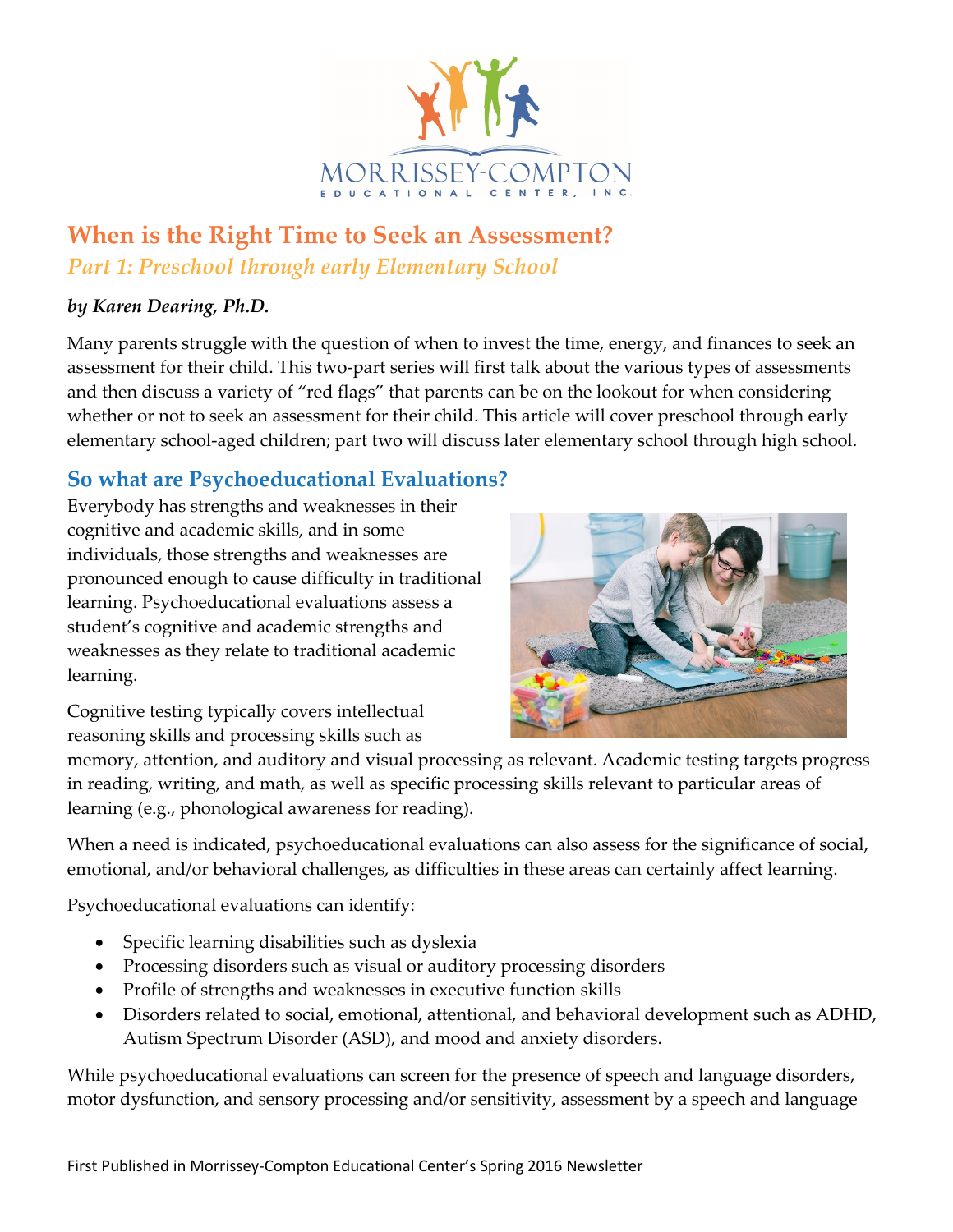pathologist or occupational therapist (motor, sensory) is needed to fully understand difficulties in these domains.

# **Timing is Everything**

Now that you understand what psychoeducational evaluations are (and are not), when is it worth the time and financial investment to seek one?

The goal of any assessment is to identify a student's profile of cognitive and academic strengths and weaknesses in order to provide guidance on learning strategies and supports that will be most useful to that individual. When present, diagnosis of specific learning disabilities, processing disorders, and other challenges that can significantly affect learning (e.g., ADHD, ASD, anxiety, depression) is possible.

# **Early Indicators of Later Difficulties**

The rationale of when to test is based on knowledge of specific cognitive and academic milestones and developmental periods, as well as the vast research literature on learning disorders and accommodations indicating that early intervention and support (and therefore, early identification) is a key factor in how much improvement can be made.

It's hard to imagine that a pre-academic or Kindergarten-aged child might need a psychoeducational evaluation, but there are times when children in this age range can indeed benefit from one. While children this age have not, for the most part, yet learned to read and write, early signs of disorders that can have a significant impact on later learning can be observed at a young age.

For example, significant difficulty mastering the names of the letters of the alphabet, the sounds letters make, and how to draw letters and shapes (e.g., triangles, squares), despite repeated efforts to learn it



or do it, can be an early sign of dyslexia and/or dysgraphia, learning disabilities that affect literacy development. Significant speech delays or articulation difficulties can also be a red flag for learning disabilities related to the development of literacy. Early intervention when a speech or pre-literacy concern arises is absolutely a critical factor in determining how much improvement can be made.

Signs of other conditions that can have a significant impact on later learning can also be observed in very young children. Extreme impulsivity and behavioral restlessness

can be early signs of ADHD. Delays in development of social relationships and social communication skills (e.g., age-appropriate joint play, eye contact, taking others' perspectives) can be early signs of a mild autism spectrum disorder. Early identification of these conditions through assessment can pave a smoother entry into school and help young students lay a solid foundation of academic skills, as parents and teachers will have advanced knowledge of how best to support such students and maximize their learning despite their social and/or behavioral challenges.